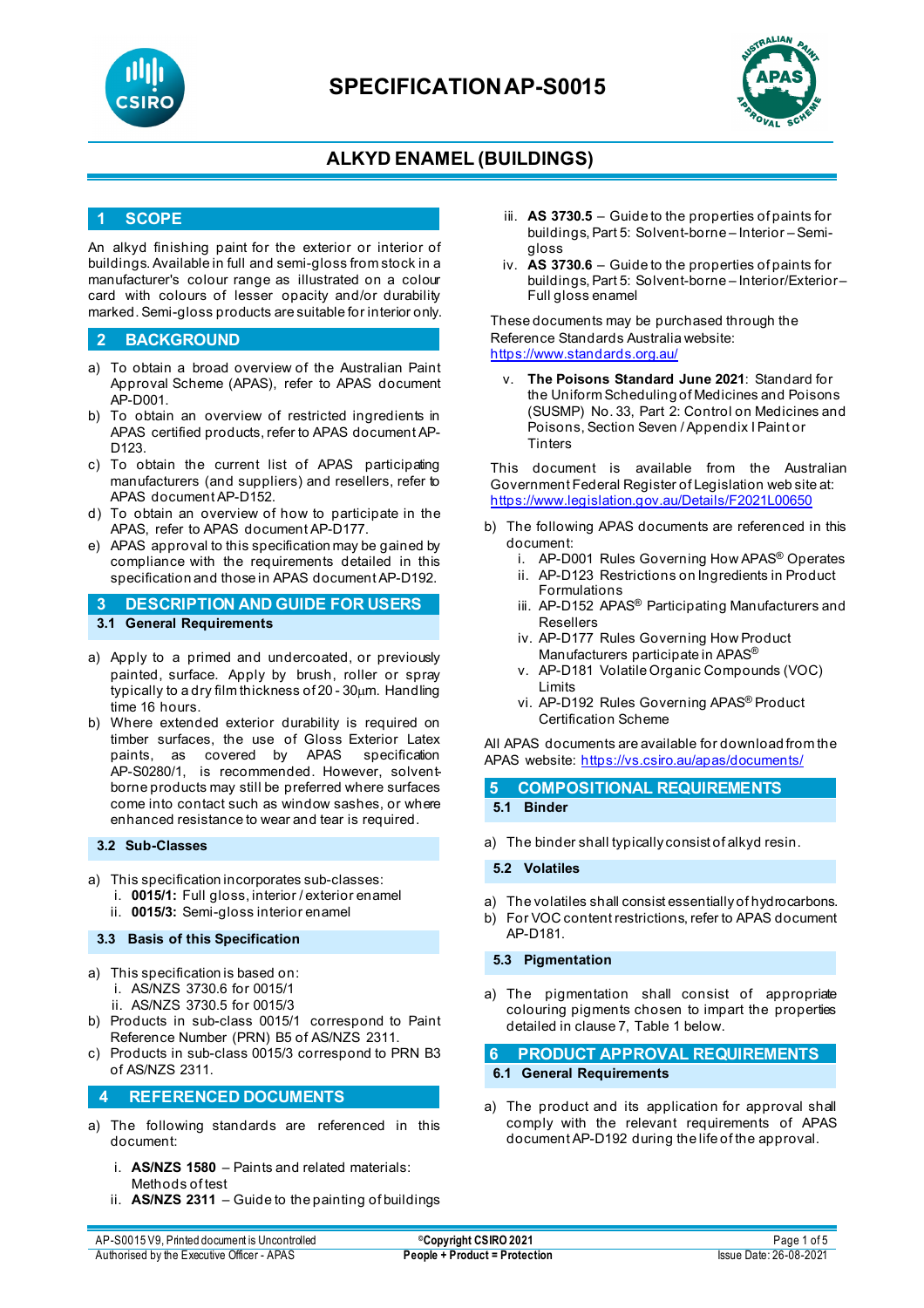



# **ALKYD ENAMEL (BUILDINGS)**

#### **6.2 Technical Requirements**

- a) The product shall comply with **all** the requirements of clause 7, Table 1 below.
- b) The manufacturers own quality control schedule of tests and limits shall be allowed subject to the approval of the Executive Officer, APAS.
- c) On request, the Executive Officer, APAS may request the results of the tests for a batch and compare these with previous batches.
- d) Density and non-volatile content by weight (NVCW) figures for each production batch of the approved product shall be within ±3% of the actual (not theoretical) figures quoted in the original product approval submission (APAS document AP-D139).
- e) Subject to compliance with all the requirements of this specification, the level of Approval appropriate to the application shall be given to the system.

#### **6.3 Health and Safety Requirements**

- a) Shall not be a Schedule 1 or Schedule 2 paint (SUSMP).
- b) The manufacturer's Safety Data Sheet (SDS) must be studied closely prior to using the product and complied with during use of the product.
- c) Since most products contain volatile and flammable solvents, the paint should be stored away from all sources of heat or ignition. Containers should be resealed immediately after use and good ventilation provided during use to minimise the risk of fire or explosion and the long-term toxic effects of absorption of the vapour into the lungs.
- d) To ensure minimal exposure to solvent vapours, painting should not be carried out whilst the building is occupied.
- e) Exterior doors, windows and relevant interior connecting doors should be propped open to ensure adequate ventilation. Alternatively, forced air ventilation should be used to ensure adequate air changes.
- f) Care should be taken when applying all products to avoid contact with the skin using protective clothing and barrier cream. A full-face air fed respirator should be used when spraying. All pumping equipment should be adequately earthed.
- g) Products intended for sale in Australia shall comply with all the requirements of the SUSMP. Products intended for sale in other countries shall comply with all local WHS and environmental requirements.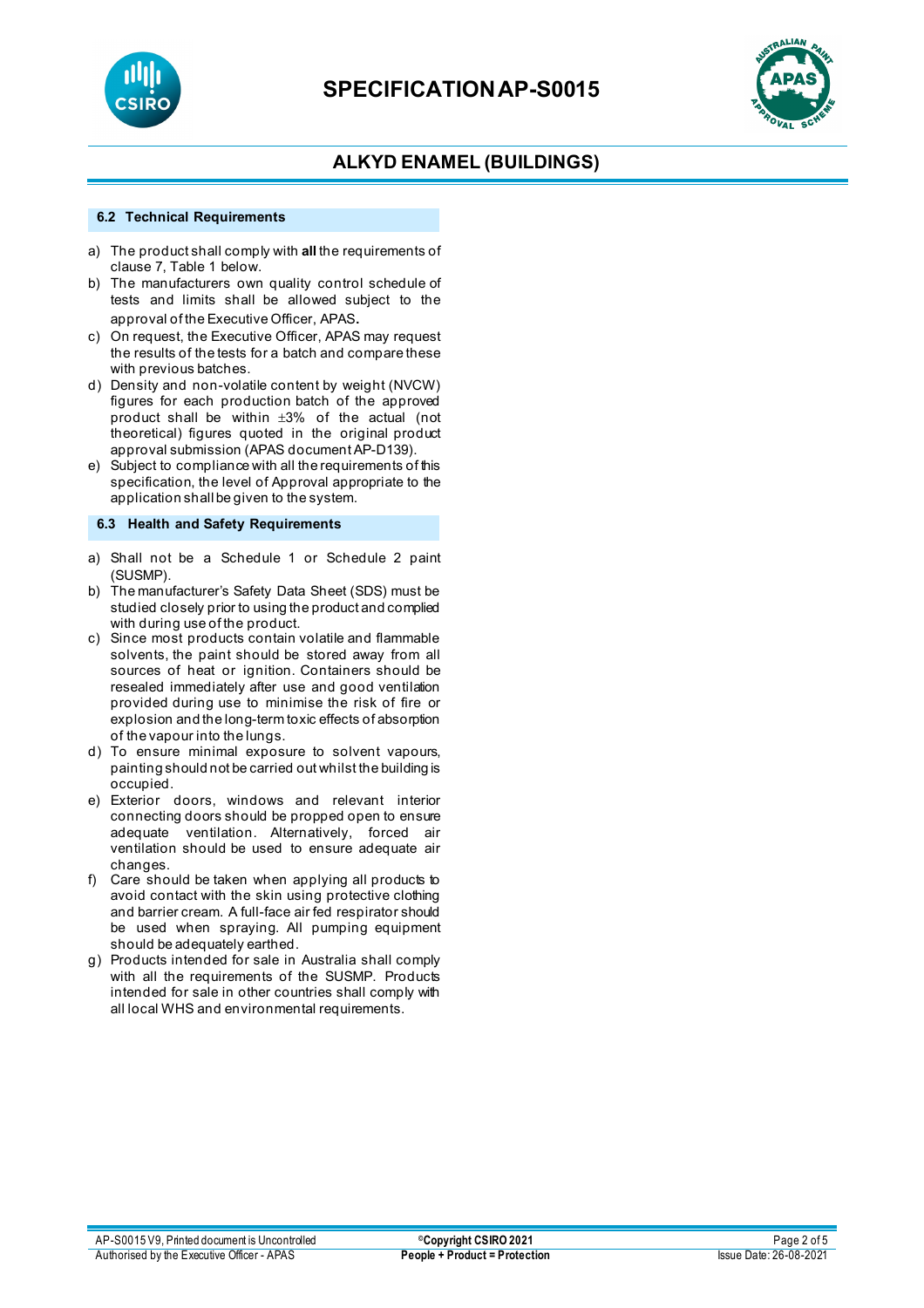

# **SPECIFICATIONAP-S0015**



# **ALKYD ENAMEL (BUILDINGS)**

# **7 TABLE 1: PERFORMANCE PROPERTIES**

| <b>TEST</b>                                       | <b>AS/NZS</b><br>1580<br><b>METHOD</b>                                      | <b>REQUIREMENTS</b>                                                                                                                                                                                                                           |
|---------------------------------------------------|-----------------------------------------------------------------------------|-----------------------------------------------------------------------------------------------------------------------------------------------------------------------------------------------------------------------------------------------|
| <b>General Requirements</b>                       | AS 3730.6<br>for 0015/1<br>or<br>AS 3730.5<br>for 0015/3<br>(as applicable) | Shall comply with all the requirements of clause 5 Typical<br>Properties and Characteristics from the applicable standard,<br>except as amended below. All results shall be reported.                                                         |
| Non-Volatile Content by Volume<br>(Volume Solids) | 301.2                                                                       | Minimum 45%<br>Volume solids may be determined theoretically from raw<br>$\bullet$<br>material data except where solid constituents incorporate<br>sealed air voids.                                                                          |
| Viscosity                                         | 214.3                                                                       | $0.1 - 0.4$ Pas.                                                                                                                                                                                                                              |
| Resistance to Natural Weathering                  | 457.1                                                                       | 0015/1 Products Only<br>In accordance with AS 3730.6.<br>It is likely that some colours will not fully meet the above durability<br>requirements and these colours may be excluded from the colour<br>range approval, refer to clause 3.1 b). |
| Colourant Acceptance                              | Appendix<br>A of<br>AP-S0015                                                | Colour difference $\leq 1$ .                                                                                                                                                                                                                  |
| VOC Content                                       | <b>APAS</b><br>AP-D181                                                      | Refer to APAS document AP-D181 for method and limits.<br>If the APAS specification is not listed on AP-D181, a declaration<br>of VOC content is still required.                                                                               |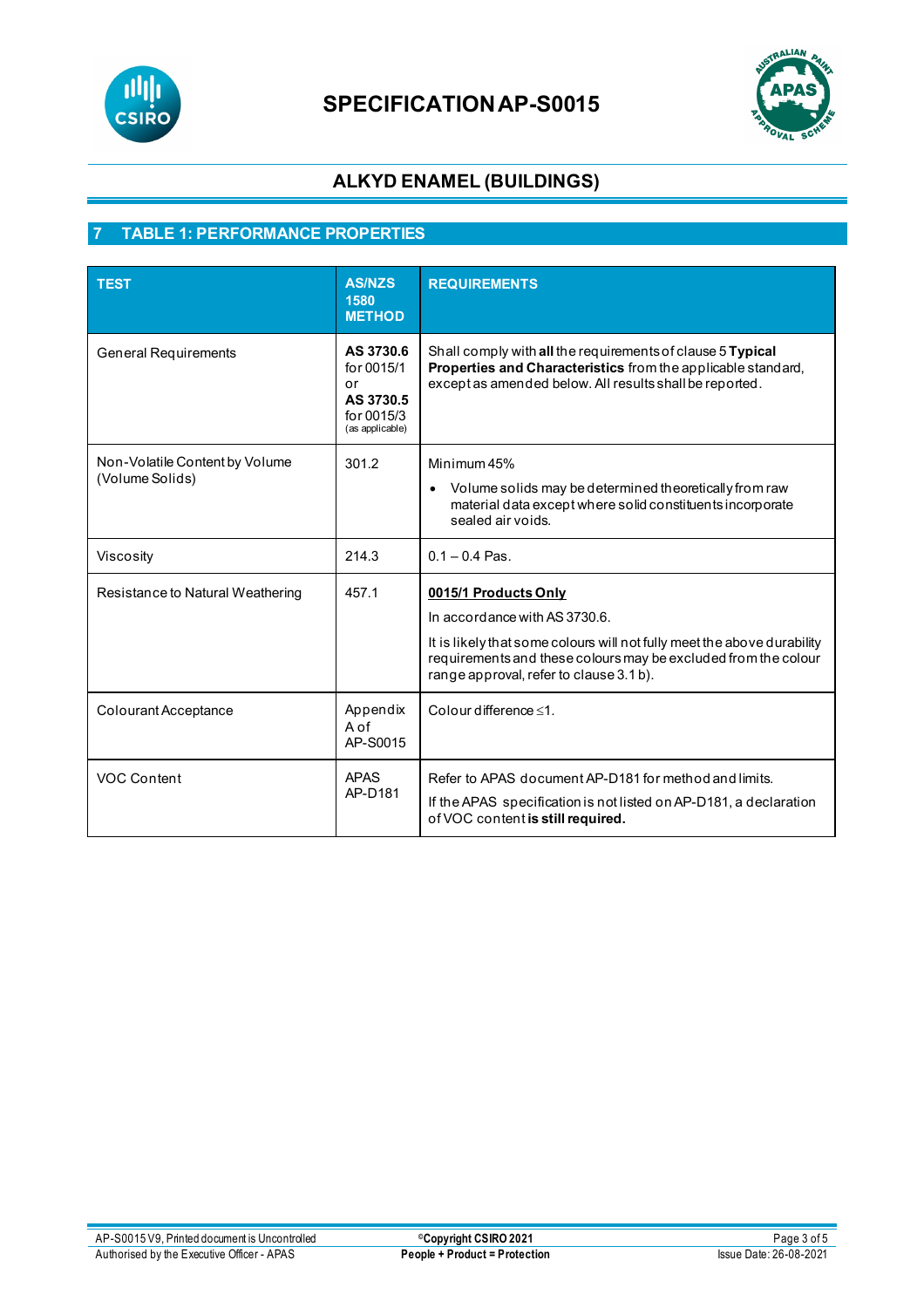

# **SPECIFICATIONAP-S0015**



# **ALKYD ENAMEL (BUILDINGS)**

## **8 APPENDIX A**

### **Colourant Acceptance Determination**

The colour acceptance of the product colour range shall be proven satisfactory using the following procedure:

- Samples of white and each base should be tinted to practical colours shown on the manufacturers colour card. These colours should represent close to the maximum tinter addition allowable in that base. A number of tinters may be included in each sample, however the tinter under appraisal must comprise >25% of the total tinter added. Only sufficient samples need be prepared so as to include every tinting pigment normally available in the manufacturers tinting system. Tinters are not required to be trialled in each base and it is anticipated that the maximum number of samples required would be 6-7. The method of addition and mixing shall be as detailed on the manufacturer's printed instructions for use of the tinting system.
- Test panels are then prepared using either the Picture Frame method, the Finger Rub Up method or other agreed method.

Picture Frame Method: To a sealed plasterboard panel of minimum size 500 x 500 mm, apply one coat of test paint over the whole panel and allow to dry. Apply a further coat of test paint to the plasterboard panel by roller but ensuring that the outer 75 mm perimeter of the panel is not coated. Apply a further coat of test paint by brush to the outer 100 mm perimeter of the panel and allow to dry.

**Finger Rub Up Method:** To a sealed cardboard panel apply one coat of test paint (typically by 0.032 wire wound bar coater) and allow to dry (may be forced dry or allowed to dry overnight). Apply a further coat of test paint to the cardboard panel using the same wire wound coater. Using a finger with gentle pressure, immediately rub an area of the film about 30mm in diameter in a circular motion until a slight tackiness is detected. Allow the panel to dry overnight.

**Other Method:** For acceptance of other test methods, manufacturer will need to provide a copy of the test procedure used together with typical test panels, to APAS for their consideration and agreement.

- The difference in colour between the two sections on the panel shall not exceed a rating of 1 when assessed using test method AS/NZS 1580.481.1.12.
- Test panels of dimensions 100 x 150 mm demonstrating the colour acceptance and including details of each colourant included in each panel, are to be supplied to APAS.